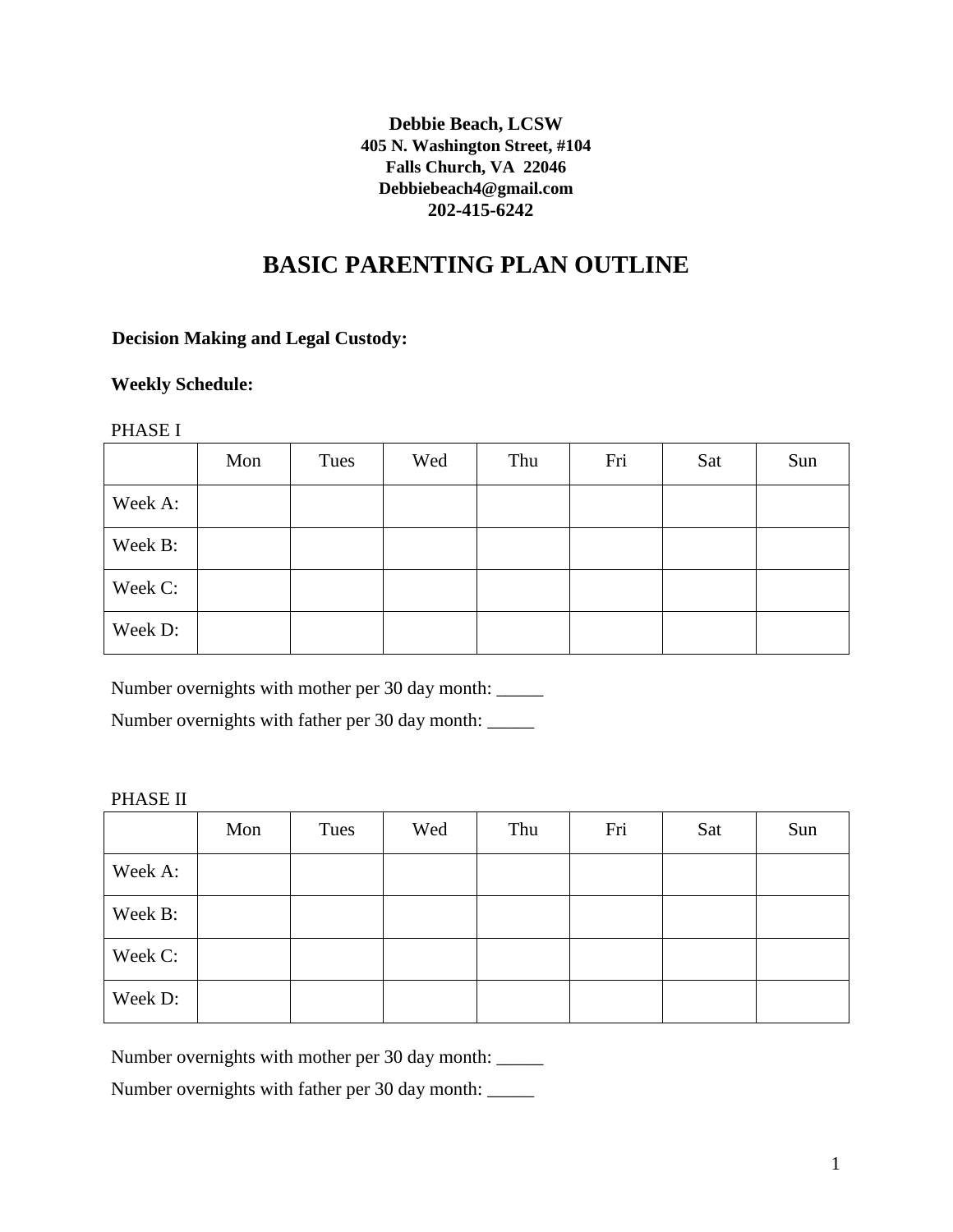### **Transfer of Children:**

Parents agree to make all transfers of children from one parent to the other calm, civil, and organized. If a parent is running late, he/she will call other the parent (not one of the children) to alert him/her of the estimated time of arrival. Parents will make every effort to prepare the children in advance of the transfer, both by gathering their belongings ahead of time and by saying only positive things about upcoming time with the other parent. Transfer will take place at the following locations on the following weekdays:

| $\text{Location:}\n\begin{picture}(150,10) \put(0,0){\dashbox{0.5}(10,0){ }} \put(15,0){\circle{10}} \put(15,0){\circle{10}} \put(15,0){\circle{10}} \put(15,0){\circle{10}} \put(15,0){\circle{10}} \put(15,0){\circle{10}} \put(15,0){\circle{10}} \put(15,0){\circle{10}} \put(15,0){\circle{10}} \put(15,0){\circle{10}} \put(15,0){\circle{10}} \put(15,0){\circle{10}} \put(15,0){\circle{1$ |  |  |
|----------------------------------------------------------------------------------------------------------------------------------------------------------------------------------------------------------------------------------------------------------------------------------------------------------------------------------------------------------------------------------------------------|--|--|
|                                                                                                                                                                                                                                                                                                                                                                                                    |  |  |
|                                                                                                                                                                                                                                                                                                                                                                                                    |  |  |
|                                                                                                                                                                                                                                                                                                                                                                                                    |  |  |

**Re-Evaluation of the Weekly Schedule:**

**Communication Protocols: (Communication between children and the non-custodial parent and communication between parents)**

**After School Care:**

**Child Care and Caregivers:**

## **Holidays:**

Three day Federal Holidays (President's Day, MLK Day, Memorial Day, Labor Day, Columbus Day, Veteran's Day)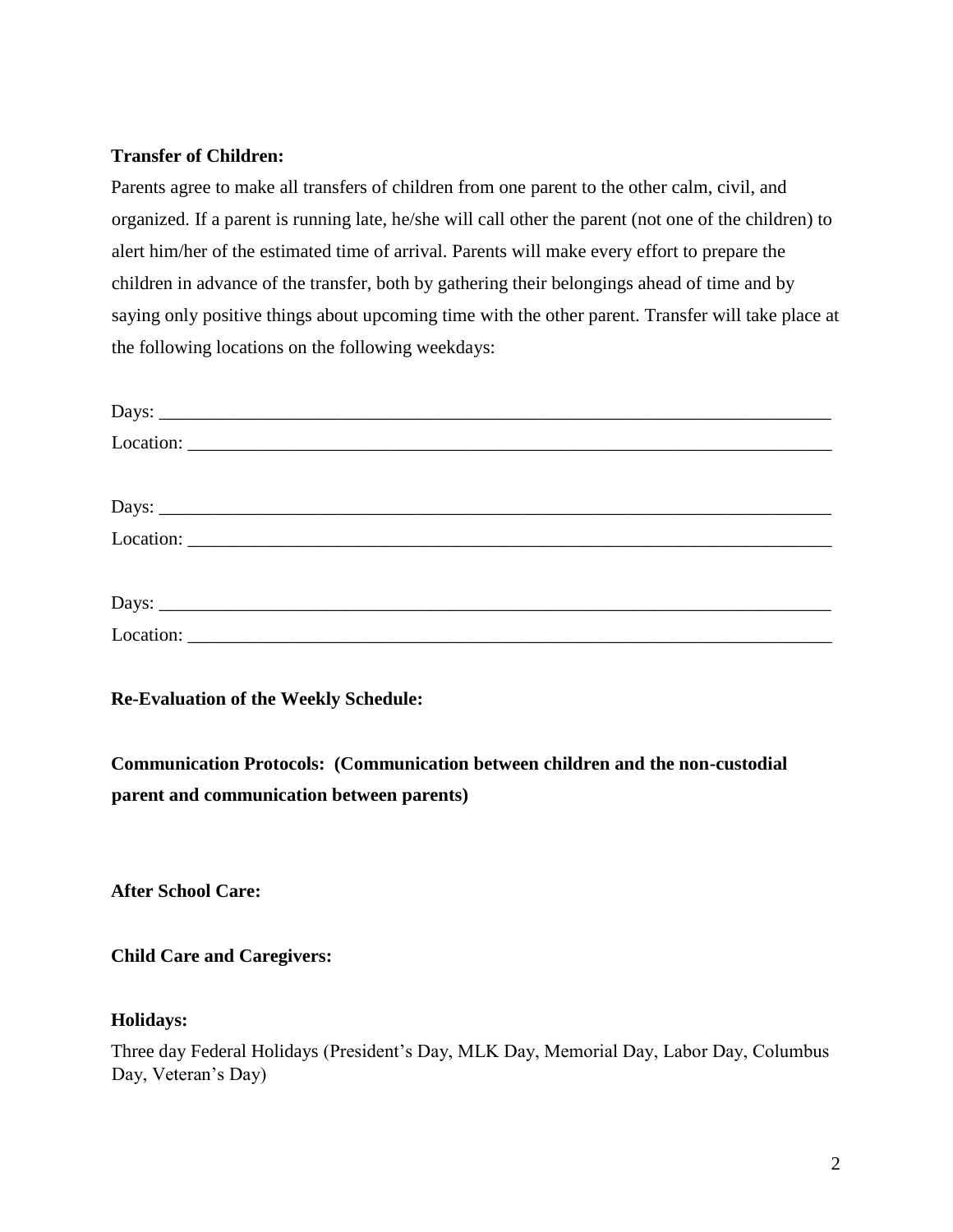### Halloween

Thanksgiving and Thanksgiving Break

Christmas and Winter Break:

New Years:

Spring Break and Easter:

Jewish Holidays:

July 4<sup>th</sup>:

Mother's Day:

Father's Day:

**Child's Birthday**:

**Each Parent's Birthday**:

\_\_\_\_\_\_\_\_\_\_\_\_\_\_\_\_\_\_\_\_\_\_\_\_\_\_\_\_\_\_\_\_\_\_\_\_\_\_\_\_\_\_\_\_\_\_\_\_\_\_\_\_\_\_\_\_\_\_\_\_\_\_\_\_\_\_\_\_\_\_\_\_\_\_\_\_\_\_

\_\_\_\_\_\_\_\_\_\_\_\_\_\_\_\_\_\_\_\_\_\_\_\_\_\_\_\_\_\_\_\_\_\_\_\_\_\_\_\_\_\_\_\_\_\_\_\_\_\_\_\_\_\_\_\_\_\_\_\_\_\_\_\_\_\_\_\_\_\_\_\_\_\_\_\_\_\_

\_\_\_\_\_\_\_\_\_\_\_\_\_\_\_\_\_\_\_\_\_\_\_\_\_\_\_\_\_\_\_\_\_\_\_\_\_\_\_\_\_\_\_\_\_\_\_\_\_\_\_\_\_\_\_\_\_\_\_\_\_\_\_\_\_\_\_\_\_\_\_\_\_\_\_\_\_\_

\_\_\_\_\_\_\_\_\_\_\_\_\_\_\_\_\_\_\_\_\_\_\_\_\_\_\_\_\_\_\_\_\_\_\_\_\_\_\_\_\_\_\_\_\_\_\_\_\_\_\_\_\_\_\_\_\_\_\_\_\_\_\_\_\_\_\_\_\_\_\_\_\_\_\_\_\_\_

**Summer Vacation:**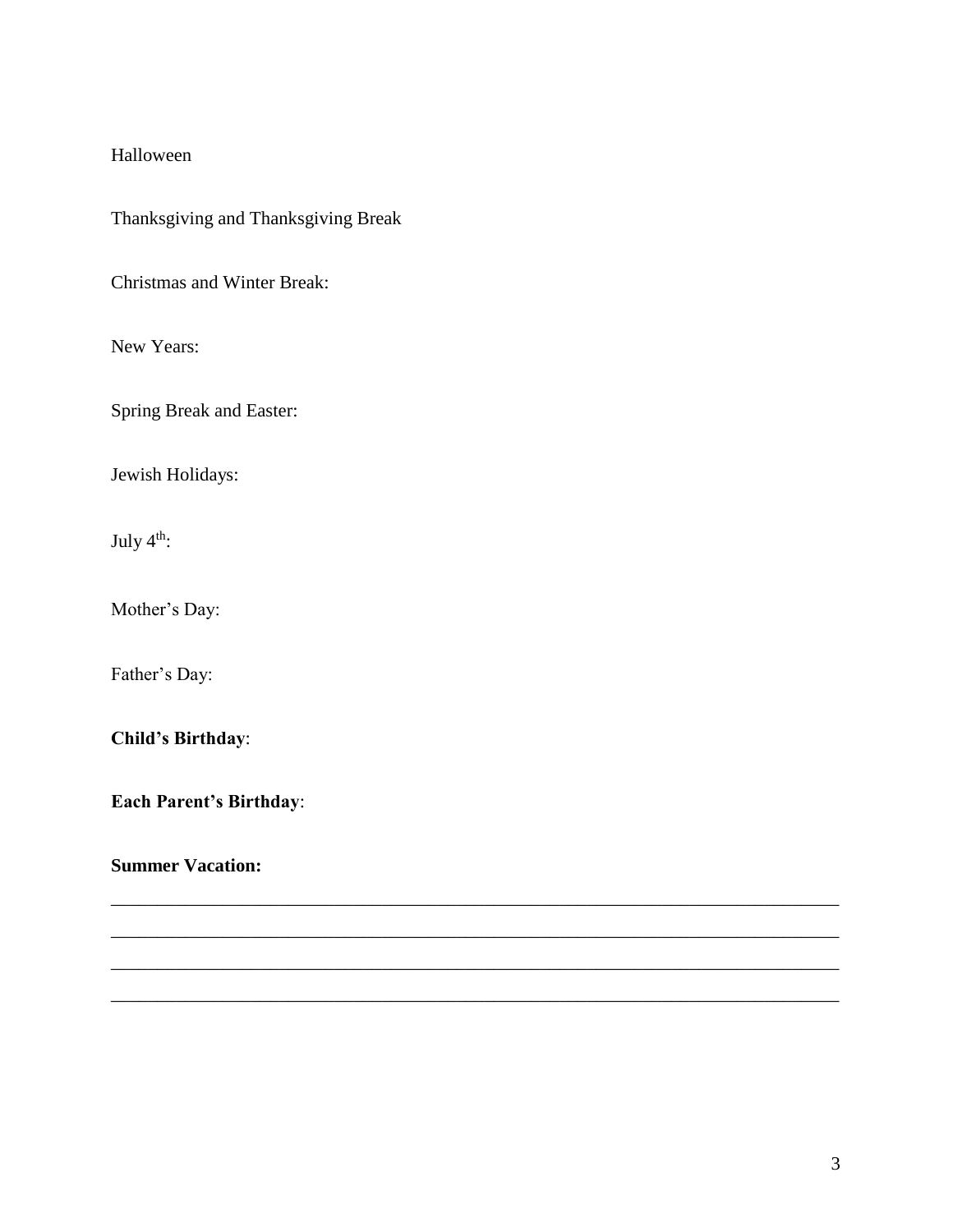# **Right of First Refusal:**

In the event that the "on duty" parent must forego his/her time with child the child due the business or social obligations \_\_\_\_\_\_\_\_\_\_\_\_\_\_\_\_\_\_\_\_\_\_\_\_\_\_\_\_\_\_\_\_\_\_\_\_\_\_\_\_\_\_\_\_\_\_\_\_\_\_\_\_\_\_

\_\_\_\_\_\_\_\_\_\_\_\_\_\_\_\_\_\_\_\_\_\_\_\_\_\_\_\_\_\_\_\_\_\_\_\_\_\_\_\_\_\_\_\_\_\_\_\_\_\_\_\_\_\_\_\_\_\_\_\_\_\_\_\_\_\_\_\_\_\_\_\_\_\_\_\_\_\_

\_\_\_\_\_\_\_\_\_\_\_\_\_\_\_\_\_\_\_\_\_\_\_\_\_\_\_\_\_\_\_\_\_\_\_\_\_\_\_\_\_\_\_\_\_\_\_\_\_\_\_\_\_\_\_\_\_\_\_\_\_\_\_\_\_\_\_\_\_\_\_\_\_\_\_\_\_\_

\_\_\_\_\_\_\_\_\_\_\_\_\_\_\_\_\_\_\_\_\_\_\_\_\_\_\_\_\_\_\_\_\_\_\_\_\_\_\_\_\_\_\_\_\_\_\_\_\_\_\_\_\_\_\_\_\_\_\_\_\_\_\_\_\_\_\_\_\_\_\_\_\_\_\_\_\_\_

\_\_\_\_\_\_\_\_\_\_\_\_\_\_\_\_\_\_\_\_\_\_\_\_\_\_\_\_\_\_\_\_\_\_\_\_\_\_\_\_\_\_\_\_\_\_\_\_\_\_\_\_\_\_\_\_\_\_\_\_\_\_\_\_\_\_\_\_\_\_\_\_\_\_\_\_\_\_

\_\_\_\_\_\_\_\_\_\_\_\_\_\_\_\_\_\_\_\_\_\_\_\_\_\_\_\_\_\_\_\_\_\_\_\_\_\_\_\_\_\_\_\_\_\_\_\_\_\_\_\_\_\_\_\_\_\_\_\_\_\_\_\_\_\_\_\_\_\_\_\_\_\_\_\_\_\_

\_\_\_\_\_\_\_\_\_\_\_\_\_\_\_\_\_\_\_\_\_\_\_\_\_\_\_\_\_\_\_\_\_\_\_\_\_\_\_\_\_\_\_\_\_\_\_\_\_\_\_\_\_\_\_\_\_\_\_\_\_\_\_\_\_\_\_\_\_\_\_\_\_\_\_\_\_\_

\_\_\_\_\_\_\_\_\_\_\_\_\_\_\_\_\_\_\_\_\_\_\_\_\_\_\_\_\_\_\_\_\_\_\_\_\_\_\_\_\_\_\_\_\_\_\_\_\_\_\_\_\_\_\_\_\_\_\_\_\_\_\_\_\_\_\_\_\_\_\_\_\_\_\_\_\_\_

\_\_\_\_\_\_\_\_\_\_\_\_\_\_\_\_\_\_\_\_\_\_\_\_\_\_\_\_\_\_\_\_\_\_\_\_\_\_\_\_\_\_\_\_\_\_\_\_\_\_\_\_\_\_\_\_\_\_\_\_\_\_\_\_\_\_\_\_\_\_\_\_\_\_\_\_\_\_

# **Make Up Time:**

In the event that time with the child is missed to illness, travel, or business obligations

# **Parental Attendance at Child Related Events:**

## **Decision Making:**

Parents agree to share equally in all aspects of decision making regarding the well being and rearing of their children. Neither parent will make any commitment for the child(ren) that is ongoing or in any way long term without seeking the input of the other parent, and providing opportunity for discussion with the other parent. If there are any exceptions to this agreement, see below for details:

Regarding medical care: \_\_\_\_\_\_\_\_\_\_\_\_\_\_\_\_\_\_\_\_\_\_\_\_\_\_\_\_\_\_\_\_\_\_\_\_\_\_\_\_\_\_\_\_\_\_\_\_\_\_\_\_\_\_\_\_\_\_\_\_\_\_\_\_\_\_\_\_\_\_\_\_\_\_\_\_\_\_ Regarding mental health care: \_\_\_\_\_\_\_\_\_\_\_\_\_\_\_\_\_\_\_\_\_\_\_\_\_\_\_\_\_\_\_\_\_\_\_\_\_\_\_\_\_\_\_\_\_\_\_\_\_\_\_\_\_ \_\_\_\_\_\_\_\_\_\_\_\_\_\_\_\_\_\_\_\_\_\_\_\_\_\_\_\_\_\_\_\_\_\_\_\_\_\_\_\_\_\_\_\_\_\_\_\_\_\_\_\_\_\_\_\_\_\_\_\_\_\_\_\_\_\_\_\_\_\_\_\_\_\_\_\_\_\_ Regarding education: \_\_\_\_\_\_\_\_\_\_\_\_\_\_\_\_\_\_\_\_\_\_\_\_\_\_\_\_\_\_\_\_\_\_\_\_\_\_\_\_\_\_\_\_\_\_\_\_\_\_\_\_\_\_\_\_\_\_\_\_\_\_\_\_\_\_\_\_\_\_\_\_\_\_\_\_\_\_ Regarding child care programs: \_\_\_\_\_\_\_\_\_\_\_\_\_\_\_\_\_\_\_\_\_\_\_\_\_\_\_\_\_\_\_\_\_\_\_\_\_\_\_\_\_\_\_\_\_\_\_\_\_\_\_\_